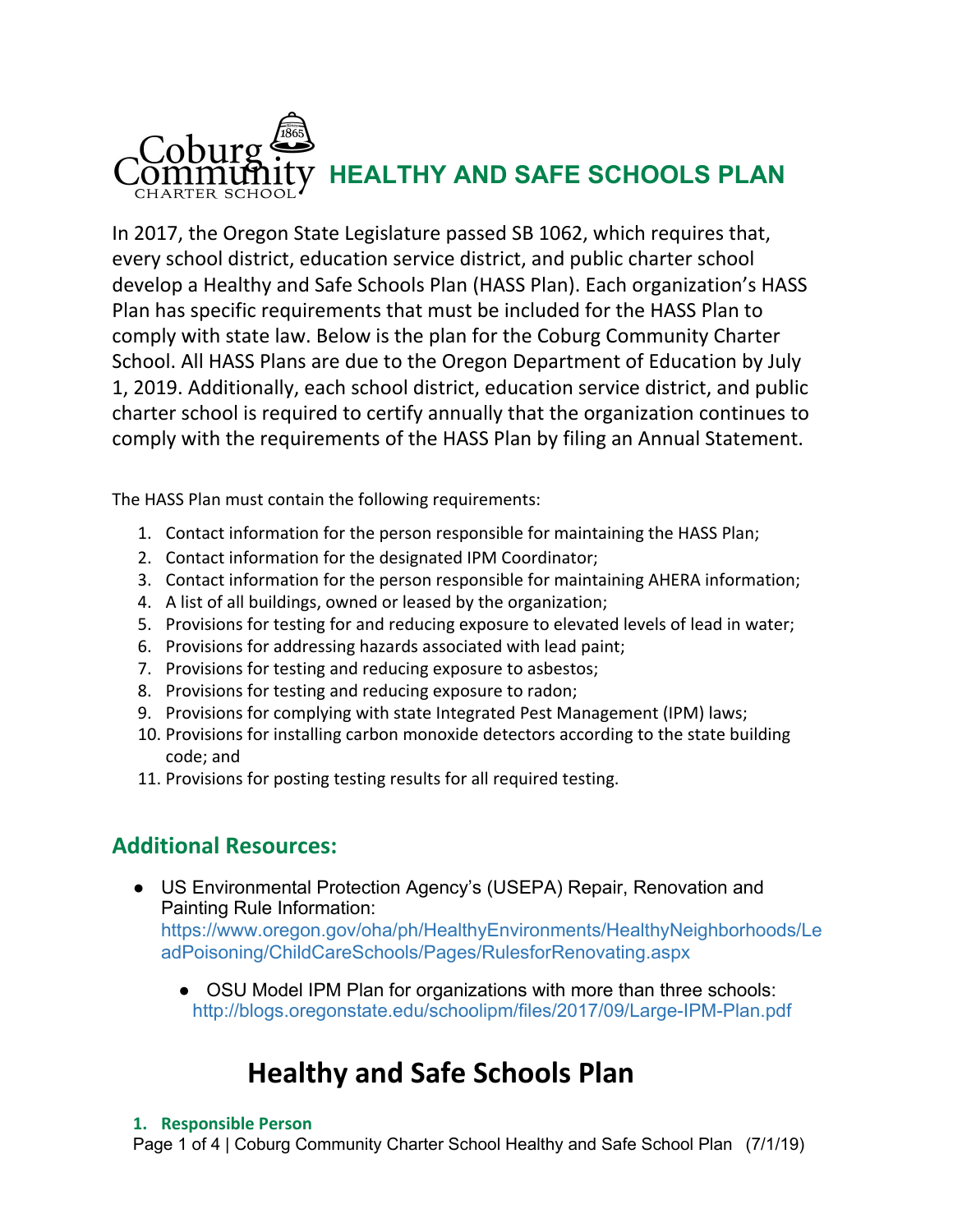The person responsible for administering and implementing the Healthy and Safe Schools Plan:

Name: Lisa Jager Position Title: Executive Director Phone Number: 541-344-4113 Email Address: [director@coburgcharter.org](mailto:director@coburgcharter.org) Mailing Address: 91274 North Coburg Road Coburg, OR 97408

The person who is the designated IPM Coordinator:

Name: Lisa Jager Position Title: Executive Director Phone Number: 541-344-4113 Email Address: [director@coburgcharter.org](mailto:director@coburgcharter.org) Mailing Address: 91274 North Coburg Road Coburg, OR 97408

The person responsible for AHERA information:

Name: Dexter Rummel, 4J Position Title: Facilities/Maintenance Manager Phone Number: 541-790-7424 Email Address: [rummel\\_d@4j.lane.edu](mailto:rummel_d@4j.lane.edu) Mailing Address: 200 North Monroe Street, Eugene, Oregon 97401

### **2. List Facilities**

All facilities owned or leased by Coburg Community Charter School where students or staff are present on a regular basis are covered by this HASS Plan. The list of those buildings and facilities is below:

| <b>Facility Name</b>                   | <b>Facility Address</b>                  |
|----------------------------------------|------------------------------------------|
| <b>Coburg Community Charter School</b> | 91274 N Coburg Road, Coburg, OR<br>97408 |

### **3. Elevated Levels of Lead in Water Used for Drinking or Food Preparation**

All school districts, education service districts, and public charter schools are required to test for and eliminate exposure to elevated levels of lead in water used for Drinking and Food Preparation through either remediation or eliminating access, according to OAR 333-061-0400 and OAR 581-022-2223. In conformance with those administrative rules, Coburg Community Charter School certifies the following:

- 1. All testing was done according to the testing requirements in OAR 333-061-0400;
- 2. All samples were analyzed by a lab accredited by Oregon Health Authority to test for those materials;

Page 2 of 4 | Coburg Community Charter School Healthy and Safe School Plan (7/1/19)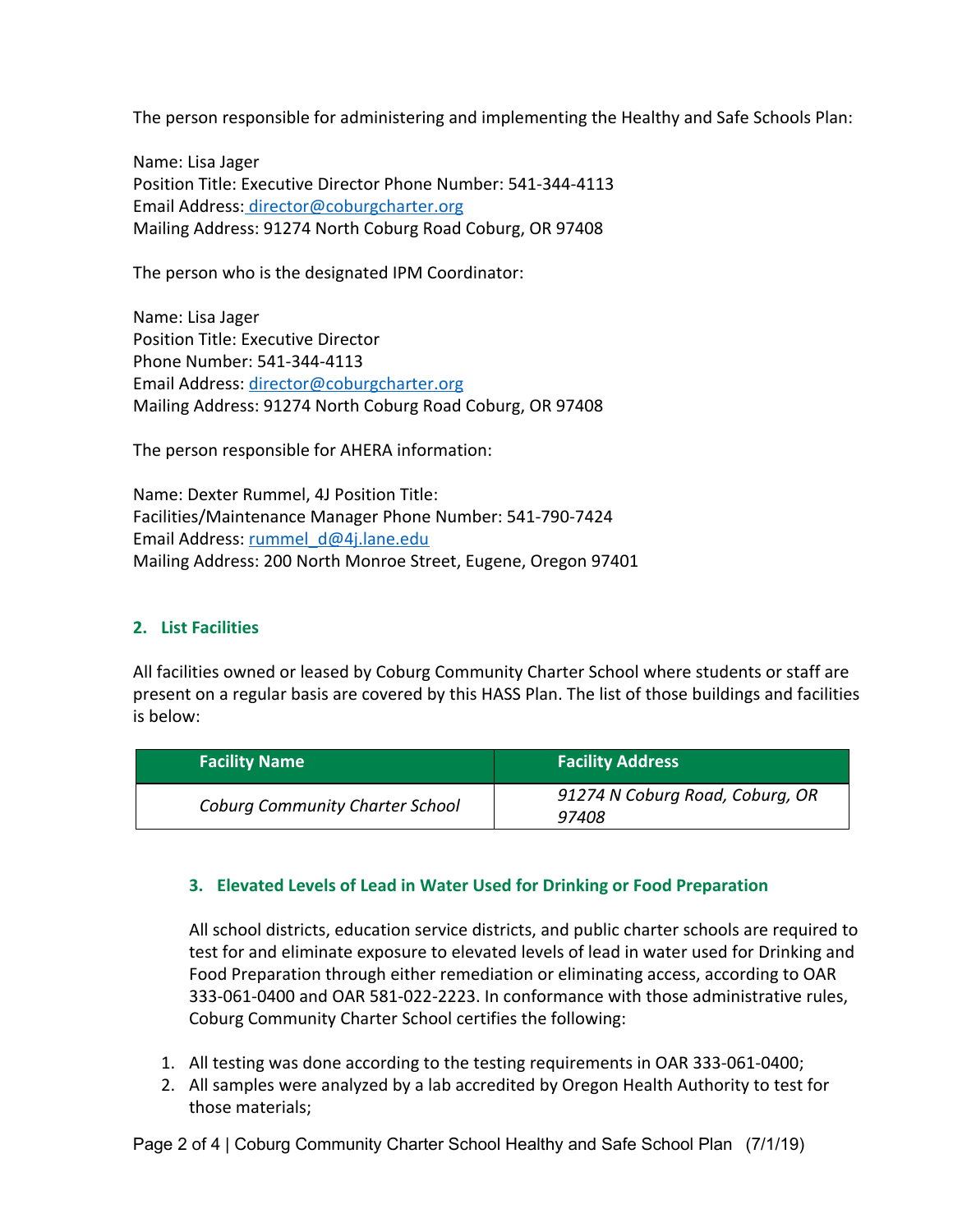3. All water fixtures required to be tested under OAR 333-061-0400 were tested for elevated levels of lead in accordance with the testing schedule developed by the Oregon Health Authority; and

| <b>Facility Name</b>                             | lYear of I  | <b>Next scheduled</b> | Schedule or        |
|--------------------------------------------------|-------------|-----------------------|--------------------|
|                                                  | Last        | test (per 6 year      | <b>Exemption</b>   |
|                                                  | <b>Test</b> | schedule)             | <b>Reason</b>      |
| <b>Coburg Community</b><br><b>Charter School</b> | 2018        | 2025 FY               | 6 year<br>schedule |

4. The testing schedule for each building covered by this plan is set forth below:

### **4. Lead Paint**

In order to comply with the United States Environmental Protection Agency's Renovation, Repair and Painting Program Rule, Coburg Community Charter School will either contract only with certified lead based paint renovation contractors licensed by the Oregon Construction Contractors Board or use District staff are certified by the Oregon Health Authority to perform the work.

### **5. Asbestos**

Coburg Community Charter School in cooperation with Eugene School District complies with the federal Asbestos Hazard Emergency Response Act (AHERA). All required asbestos management plans are available for viewing by submitting a request to publicrecords $@4$ . lane.edu.

### **6. Radon**

Coburg Community Charter School will follow the plan that Eugene School District has developed as required by ORS 332.167. Community members can access a copy of the radon plan here: [Radon Plan](https://www.4j.lane.edu/wp-content/uploads/2019/01/Radon-Plan-R2-Eugene-School-District-4J-12.28.18-1.pdf)

Test results will be made public when completed and will be available here: [Radon Test Results](https://docs.wixstatic.com/ugd/90b0f3_ff074420c4b14254bbf1d6f35220e2c5.pdf)

### **7. Integrated Pest Management**

Coburg Community Charter School has adopted an Integrated Pest Management (IPM) plan as required by ORS 634.700 through 634.750 through agreement with Eugene School District. Community members can access a copy of the IPM plan here: [Integrated Pest Management](http://www.4j.lane.edu/facilities/healthyschools)

### **8. Carbon Monoxide Detectors**

Coburg Community Charter School certifies that all buildings subject to the Healthy and Safe Schools Plan comply with the carbon monoxide detection standards in the state building code that was in effect when the building was originally constructed or as required by building code due to addition, upgrade, or remodel.

### **9. Test Results Publication**

Page 3 of 4 | Coburg Community Charter School Healthy and Safe School Plan (7/1/19)